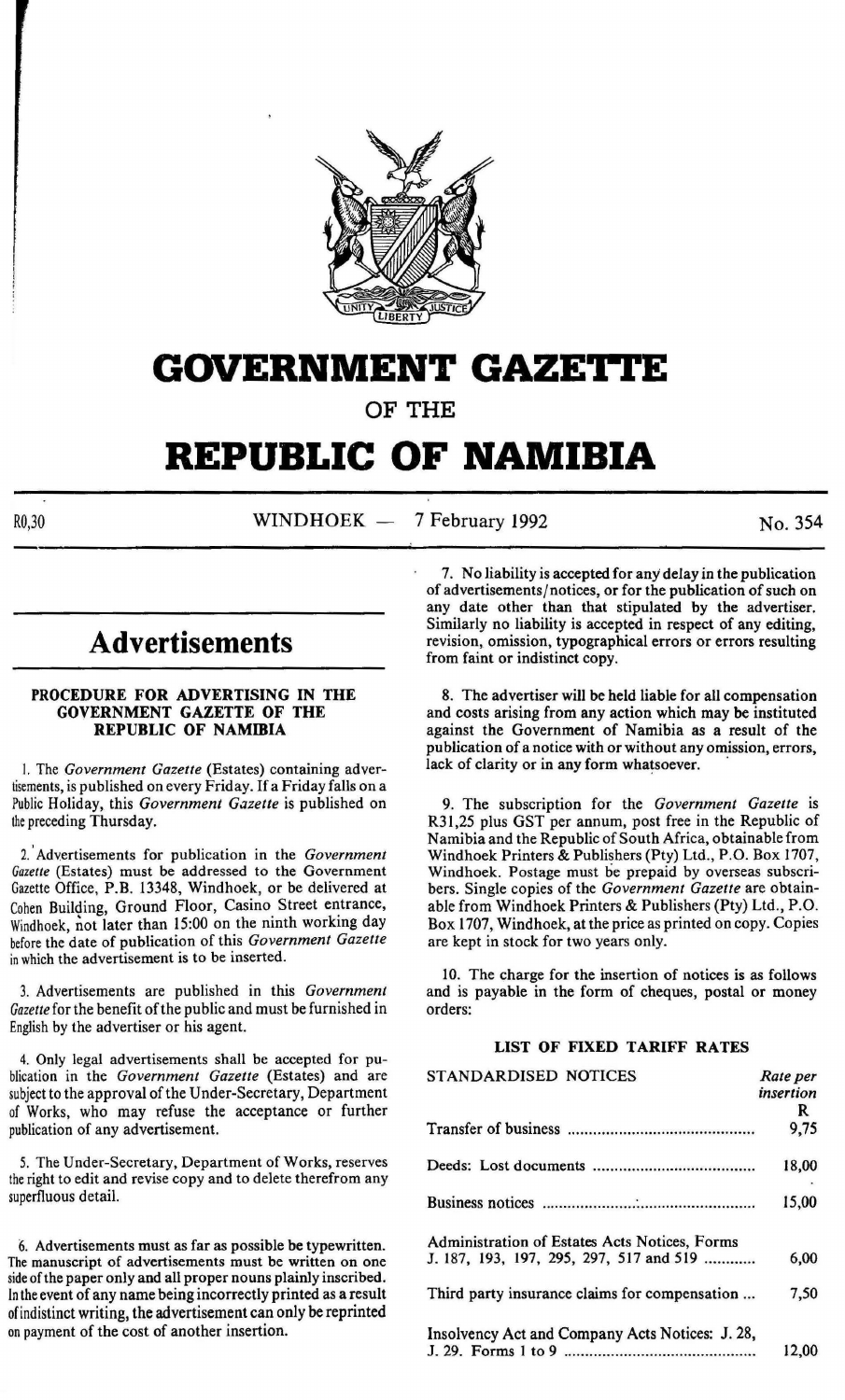100,00 12,00 12,00

..

-

 $J.B. -$  Forms 2 and 6 - additional statements according to word count table, added to the basic traffic.

| Change of name (two insertions)                                                                                                                       | 90,00 |
|-------------------------------------------------------------------------------------------------------------------------------------------------------|-------|
| Naturalisation notices (including a reprint for the                                                                                                   | 6,00  |
| Unclaimed moneys $-$ only in the Government<br>Gazette, closing date 15 January (per entry of                                                         | 2,50  |
|                                                                                                                                                       | 15,00 |
|                                                                                                                                                       | 6,00  |
| <b>NON-STANDARDISED NOTICES</b>                                                                                                                       |       |
|                                                                                                                                                       |       |
| Company notices:                                                                                                                                      | R     |
| Short notices: Meetings, resolutions, offers of<br>compromise, conversions of companies, voluntary<br>windings-up, et.: closing of members' registers |       |
| for transfer and/or declarations of dividends                                                                                                         | 33,00 |
| Declaration of dividends with profit statements,                                                                                                      | 75,00 |

|                                                   | 33,00  |
|---------------------------------------------------|--------|
| Liquidators' and other appointees' notices        | 21,00  |
| SALES IN EXECUTION AND OTHER PUBLIC SALES:        |        |
|                                                   | 54.00  |
| Public auctions, sales and tenders:               |        |
|                                                   | 18,00  |
|                                                   |        |
|                                                   | 45.00  |
|                                                   | 69,00  |
| ORDERS OF THE COURT:                              |        |
| Provisional and final liquidations or sequestra-  |        |
|                                                   | 42.00  |
| Reduction or change in capital mergers, offers of |        |
|                                                   | 100,00 |
| Judical managements, curator bonis and similar    |        |
|                                                   |        |

II. The charge for the insertion of advertisements other than the notices mentioned in paragraph 10 is at the rate of R2,50 per em double column. (Fractions of a em must be calculated as a em).

and extensive *rule nisi* ........................................ . Extension of return date .................................... . Supersession and discharge of petitions (J. 158)

12. No advertisements shall be inserted unless the charge is prepaid. Cheques, drafts, postal or money orders must be made payable to the Under-Secretary, Department of Works, Private Bag 13348, Windhoek.

### FORM J 187

### LIQUIDATION AND DISTRIBUTION ACCOUNTS IN DECEASED ESTATES LYING FOR INSPECTION

In terms of section 35(5) of Act 66 of 1965, notice is hereby given that copies of the liquidation and distribution accounts (first and final, *unless otherwise stated)* in the estates specified below will be open for the inspection of all persons interested therein for a period of 21 days (or shorter or longer if *specially stated)* from the date specified or from the date of publication hereof, whichever may be the later, and at the offices of the Master and Magistrates as stated.

Should no objection thereto be lodged with the Master concerned during the specified period, the executors will proceed to make payments in accordance with the accounts.

460/91 VAN ZYL Cornelius Jacobus, 430727 01 0017 3, No. 113 lOde Straat, Westdene, Keetmanshoop. Johanna Hendrina van Zyl, 20 March 1952. Keetmanshoop, Windhoek. Bank Windhoek Ltd., (Estate and Trust Department), P.O. Box 15, Windhoek.

448/91 SCHMIDT Wilhelm Thomas, 321117 08 0009 4, 40 Papagaienweg, Hochlandpark, Windhoek. Mable Rosalind Schmidt, 400720 08 0031 7. Windhoek, Windhoek. Bank Windhoek Ltd., (Estate and Trust Department), P.O. Box 15, Windhoek.

157/91 VAN JAARSVELD Maartin Jacobus, 380607 50 5300 6, Vryburg, RSA. Francis Charlotte van Jaarsveld. Windhoek. Bank Windhoek Ltd., (Estate and Trust Department), P.O. Box 15, Windhoek.

205/91 ABRAHAMS Bennie, 220901 01 0009 2, No. 37 Chateau Street, Windhoek. Supplementary. Windhoek, Windhoek. First National Trust, P.O. Box 448, Windhoek.

549/91 ABRAHAMS Joshua Peter, 450720 08 0047 5, Rehoboth. Anna Magdalena Abrahams. Rehoboth, Windhoek. First National Trust, P.O. Box 448, Windhoek. ..

519/91 PUTZIER Hans Richard, 521017 01 0017 I, Swanib Cables, Windhoek. Windhoek. F.M. Oehl-Trust, P.O. Box 133, Windhoek.

534/91 MARITZ Helena Christina, 120620 00 0400 2, Potgieter Tehuis, Windhoek. Windhoek. F.M. Oehl-Trust, P.O. Box 133, Windhoek.

12/91 STEYN Willem Morkel, 160125 50 0400 8, P.O. Box 50, Omaruru. Anna Maria Steyn (Brandt), 241022 01 0003 5. D.J. Steyn, P.O. Box 133, Omaruru.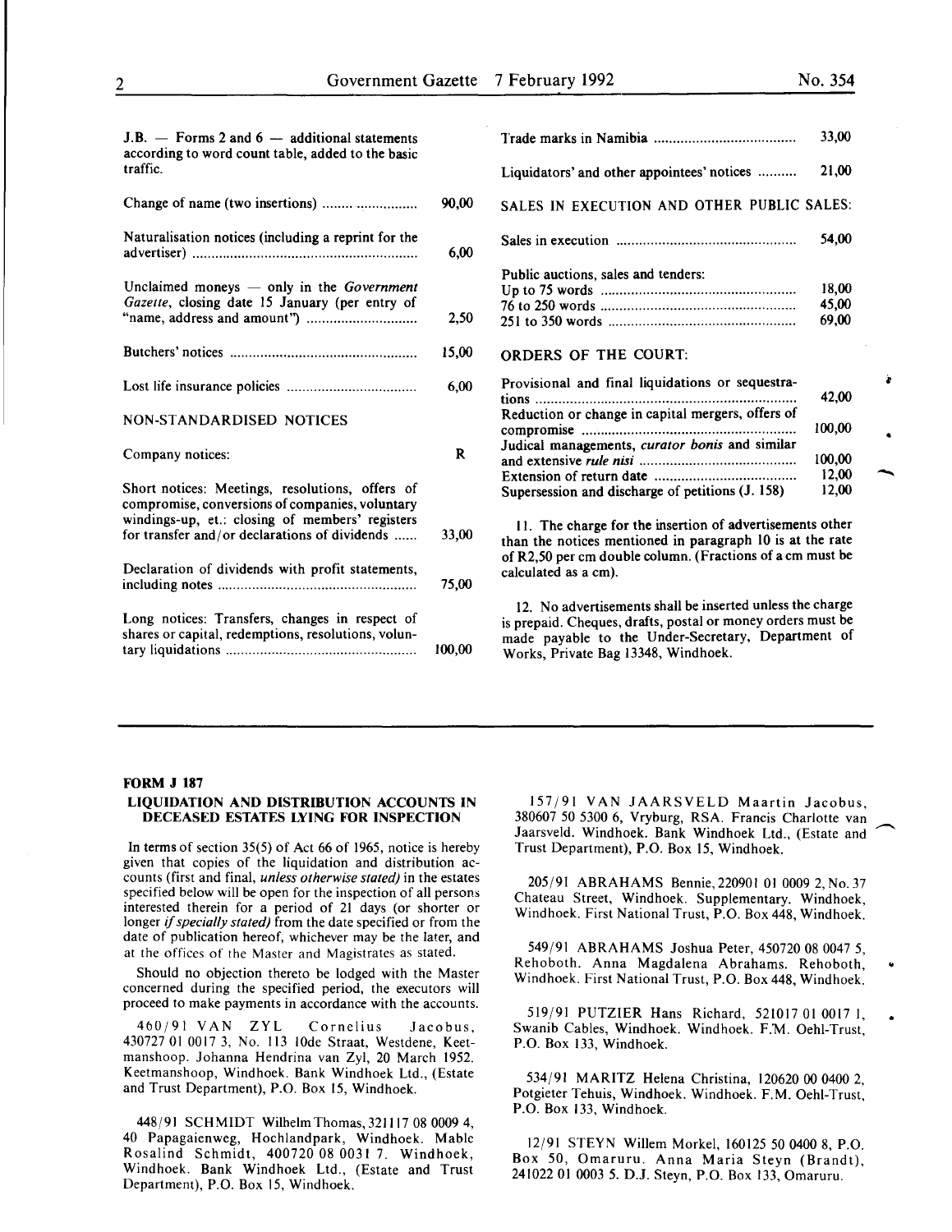331/91 LIESENBERG Jurgens Johannes Jacobus, 160812 01 0005 9. Farm Witputs, District Karasburg. Johanna Adrijana (Adriana) Liebenberg (born Fourie), 220128 01 0002 I. Karasburg, Windhoek. J.A. Liebenberg, Executrix, c/o Rissik & Cox, P.O. Box 8, Karasburg.

218/91 BURGER Andries Willem, 290809 01 0013 7, No. 9 Winterberg Street, Windhoek. Master's Office. J.C. Buys & Co., P.O. Box 20107, Windhoek.

46/91 OTTO Casper Johannes Octavius, 410907 01 0030 7, Tsumeb. Aletta Jacoba Otto (born Nolte), 441109 01 0019 I. Tsumeb, Windhoek. Van Sittert & Pretorius Prokureurs, P.O. Box 52, Tsumeb.

473/91 VAN AS Maria Jacoba, 200920 01 0036 7, Windhoek/Bloemfontein. Windhoek. Mr. H.M. van As, P.O. Box 286, Windhoek.

544/90 WEBER Gisela Elizabeth, District Northeim, Germany, Hannover. First and Final. 21 days. Windhoek, Windhoek. C.J. Hinrichsen, c/o Lorentz & Bone, Standard Bank Chambers, Independence Avenue, P.O. Box 85, Windhoek.

#### **FORM J 193**

## **NOTICE TO CREDITORS IN DECEASED ESTATES**

All persons having claims against the estates mentioned below are hereby called upon to lodge their claims with the executors concerned, whithin 30 days (or otherwise as indicated) calculated from the date of publication hereof. The information is given in the following order: Estate number, surname and christian names, date of birth, identity number, last address, date of death; surviving spouse's names, surname, date of birth and identity number; name and address of executor or authorised agent, period allowed for lodgement of *claims* if *other than 30 days.* 

JACOBS Cornelia Margaretha, Windhoek, *5* July 1927, 270705 01 0006 5, J.T. Potgieter Tehuis, Windhoek, 3 January 1992. Bank Windhoek Ltd., (Estate and Trust Department), P.O. Box 15, Windhoek.

MOROFF Werner Georg, Windhoek, 17 September 1930, 300917 01 0054 3, No. 86 Jan Jonker Avenue, Windhoek, II January 1992. Bank Windhoek Ltd., (Estate and Trust Department), P.O. Box 15, Windhoek.

GREEFF Martha Susanna, Windhoek, 13 November 1913, 131113 01 0003 7, Huis Anel, Keetmanshoop, 7 January 1992. Bank Windhoek Ltd., (Estate and Trust Department), P.O. Box 15, Windhoek.

BRUSSEL Jan Johannes Stephanus, Windhoek, 3 October 1937, 371003 08 0007 7, Pronkertjie Street, Khomasdal, I January 1992. Dinah Johanna Brussel, 29 June 1938, 380629 08 0008 6. Bank Windhoek Ltd., (Estate and Trust Department), P.O. Box 15, Windhoek.

535/91 KRUGER Anna Jacoba, Windhoek, 22 March 1917, 170322 01 0004 0, No. 13 Dr. Boss Street, Swakopmund, 14 November 1991. Bank Windhoek Ltd., (Estate and Trust Department), P.O. Box 15, Windhoek.

567/91 LOUW Paul Johannes, Windhoek, 15 January 1915, 150115 01 0011 9, Gobabis, 18 December 1991. Unmarried. First National Trust, P.O. Box 448, Windhoek.

553/91 ENGELBRECHT Susanna Christiana, Windhoek, 9 March 1955, 550301 01 0026 4, Windhoek, 2 December 1991. Petrus Johannes Jacobus Engelbrecht. First National Trust, P.O. Box 448, Windhoek.

9/92 WALDECK Johannes Georg, Windhoek, 16June 1932, 320616 01 0021 I, Windhoek, 31 December 1991. Jacomina Elizabeth Waldeck. First National Trust, P.O. Box 448, Windhoek.

23/92 FELISBERTO Joaquim Norberto, Windhoek, II Aprill942, 420411 01 0001 I, Grootfontein, 16 December 1991. First National Trust, P.O. Box 448, Windhoek.

VERMAAK Gerhardus, Windhoek, I August 1925, 250801 50 3700 5, Outjo, 29 December 1991. Jacomina Elizabeth Vermaak (born Jansen van Vuuren), 15 August 1937, 370815 01 0022 4. Standard Bank Namibia Ltd., (Registered Bank), Trustee Branch, P.O. Box 2164, Windhoek.

JOOSTE Anna Louisa, Windhoek, 22 February 1944, 440222 00 0500 7, Walvis Bay, *5* December 1991. Michael Christiaan Jooste. Standard Bank Namibia Ltd., (Registered Bank), Trustee Branch, P.O. Box 2164, Windhoek.

DIPPENAAR Gideon Frederik, Windhoek, *5* March 1953, 530305 01 0040 3, Windhoek, 14 January 1992. Standard Bank Namibia Ltd., (Registered Bank), Trustee Branch, P.O. Box 2164, Windhoek.

KRONKE Hans Ludwig Christian, Windhoek, 9 September 1910, 100909 01 0019 4, Okahandja, 24 October 1991. Standard Bank Namibia Ltd., (Registered Bank), Trustee Branch, P.O. Box 2164, Windhoek.

500/91 POWELL Michael Robert Gordon, Windhoek, 9 January 1938, 380109 50 3310 4, 17 Metje Street, Windhoek, II August 1991. E. **H.** Pfeifer, c/o Fisher, Quarmby & Pfeifer, 108 SWABS Building, Post Street Mall, Windhoek. Fisher, Quarmby & Pfeifer, P.O. Box 37, Windhoek.

359/91 DOUGLAS (born Behr) Helena Dorathea Cornelia, Windhoek, 28 August 1936, 360828 00 0900 9, 44 Sourbonne Street, Evander, RSA, 23 August 1990. Mr. Hendrik Gerhardus Theron, Van Wyngaardt, Kock, Van der Westhuizen, Du Toit & Partners (Agent for Executrix), P.O. Box 3146, Windhoek.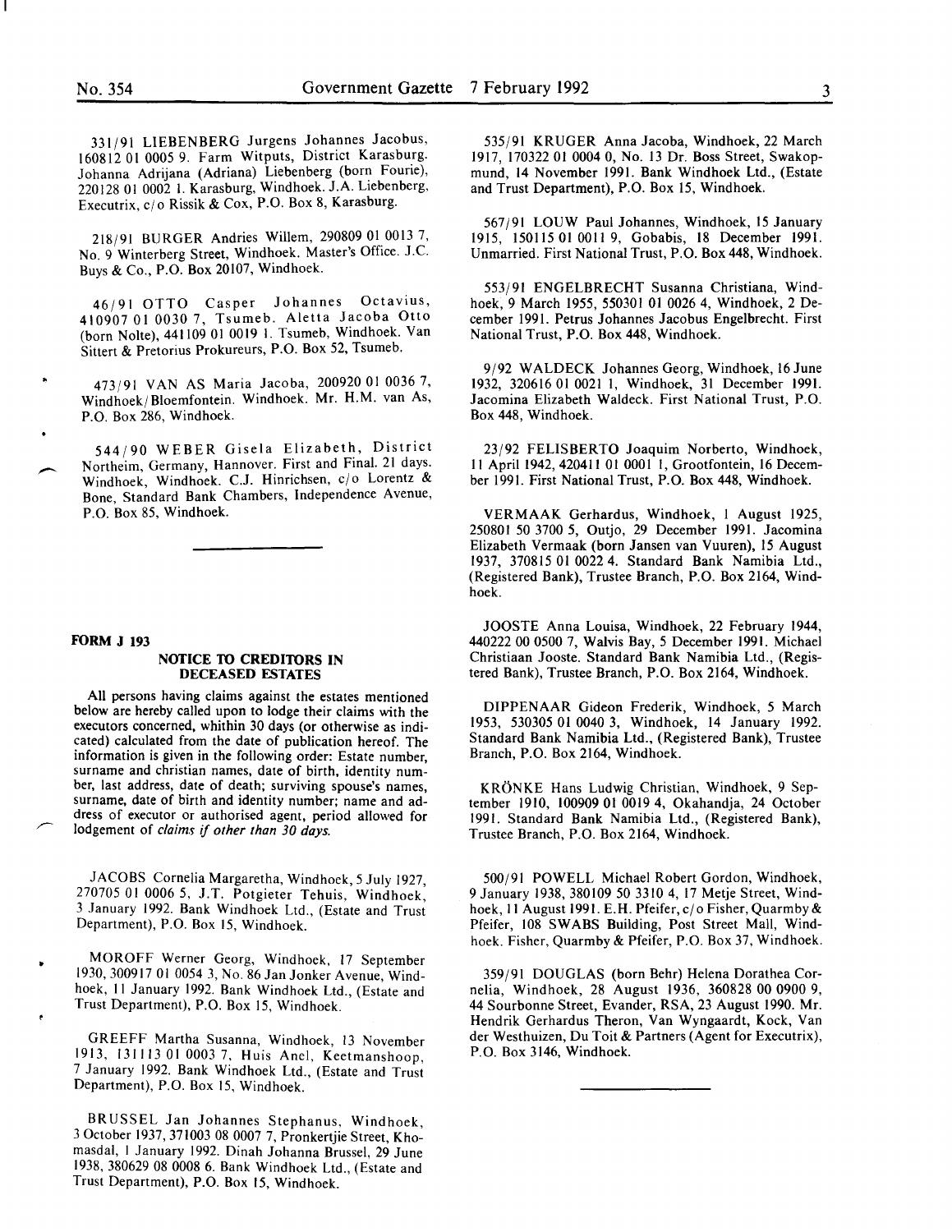## FORM 4

## LIQUIDATION ACCOUNTS AND PLANS OF DISTRIBUTION OR CONTRIBUTION IN SEQUESTRATED ESTATES OR COMPANIES BEiNG WOUND UP

Pursuant to section 108(2) of the Insolvency Act, 1936, section 136(2) of the Companies Act, 1926, and section 406(3) of the Companies Act, 1973, notice is hereby given that the liquidation account and plans of distribution or contribution in the estates or the companies mentioned below will lie open for inspection by creditors or contributories at the offices of the Master and the Magistrates stated therein, for a period of !4 days, or for such a period as stated therein, from the dates mentioned below or from the date of publication hereof, whichever may be the iater date.

W23/83 Insolvent Estate Jacobus Willem Cilliers. Second and Final Liquidation and Distribution Account. Windhoek and Keetmanshoop. Johannes Arnoldus Botma, Trustee, c/o Lentin, Botma& Van den Reever, P.O. Box 38, SWABS Building, Fenchel Street, Keetmanshoop, Namibia.

W32/89 John Davis. First and Final Liquidation and Distribution Account. Windhoek, Keetmanshoop. Johannes Arnoldus Botma, Trustee, c/o Lentin, Botma & Van den Reever, P.O. Box 38, SWABS Building, Fenchel Street, Keetmanshoop, Namibia.

W6/91 H.K. Pruter Trust Co. (Pty) Limited (In Voluntary Liquidation). First and Final Liquidator's Liquidation and Distribution Account. 7 February 1992. H.F.W. von Seggern, c/o Price Waterhouse, P.O. Box 21616, Windhoek.

W24/85 Insolvent Estate J.O. Marais. 13th Liquidation and Distribution Account. At the office of the Master of the High Court, Windhoek, for a period of 14 days as from the 7th February 1992. I.R. McLaren, Trustee, Investment Trust Co. (Pty) Ltd., P.O. Box 21204, Windhoek.

W3/91 Insolvent Estate Parsons Bakery. First Liquidation and Distribution Account. At the office of the Master of the High Court, Windhoek, for a period of 14 days as from the 7th February 1992. I.R. McLaren, Trustee, Investment Trust Co. (Pty) Ltd., P.O. Box 21204, Windhoek.

W5/85 Insolvent Estate T.I. Cooper. 15th Supplementary. Second & Final Liquidation and Distribution Account. At the office of the Master of the High Court, Windhoek, for a period of 14 days as from the 7th February 1992. I.R. McLaren, Trustee, Investment Trust Co. (Pty) Ltd., P.O. Box 21204, Windhoek.

#### 'FORM 5

## PAYMENT OF DIVIDENDS AND COLLECTION OF CONTRIBUTIONS IN SEQUESTRATED ESTATES FOR COMPANIES BEING WOUND UP

The liquidation accounts and plans of distribution or contribution in the sequestrated estates or companies being wound up, as the case may be, mentioned below having been confirmed on the date therein mentioned, notice is hereby given, pursuant to section 113(1) of the Insolvency Act, 1936. section 139(2) of the Companies Act, 1926, and section  $409(2)$  of the Companies Act, 1973, that dividends are in the course of payment or contributions are in the course of collection in the said estates or companies as set forth below and that every creditor liable to contribution is required to pay to the trustee or liquidator the amount for which he is liable at the address mentioned below.

W39/89 Insolvent Estate S.A. Oosthuizen. 24 December 1991. Dividends paid. Concurrent. Creditors Third Liquidation and Distribution Account. I.R. McLaren, Trustee, Investment Trust Co. (Pty) Ltd., P.O. Box 21204, Windhoek.

#### Form 7

## NOTICE OF TRUSTEES

Notice is hereby given that a period of six months having elapsed since the confirmation of the final trustees' accounts in the estates mentioned below, the trustees of the said estates will, pursuant to section 155 of the Insolvency Act, 1936, destroy all the books and documents in their possession relating to the said estates (except those which are required to be lodged with the Masters) after six weeks from the date of this notice.

The particulars are given in the following order: Number of estate; name and description of estate; date of sequestration order; division of the Supreme Court by which order made; date of confirmation of final account, and name and address of curator.

WIS/90 Insolvent Estate M. M. Rebocho, trading as Etoscha Supermarket. 3 July 1990, by the High Court of Namibia. 24 April 1991. U. Griittemeyer, P.O. Box 790, Windhoek.

#### FORM J 28

## ESTATES OR COMPANIES SEQUESTRATED OR WOUND UP PROVISIONALLY

Pursuant to section 17(4) of the Insolvency Act, 1936, and section 356(1) of the Companies Act, 1973, notice is hereby given by the Master of the Supreme Court that the estates or companies mentioned below have been sequestrated or wound up provisionally by order of the said Court.

The particulars are given in the following order: Number of estate or company/name and address of estate or company/ date upon which and division of Court by which order made and upon the application of whom.

W1/92 Jacobus Alwyn Kotze. 23 January 1992. High Court of Namibia. B. Grundleger (Pty) Ltd.

-<br>-<br>-<br>-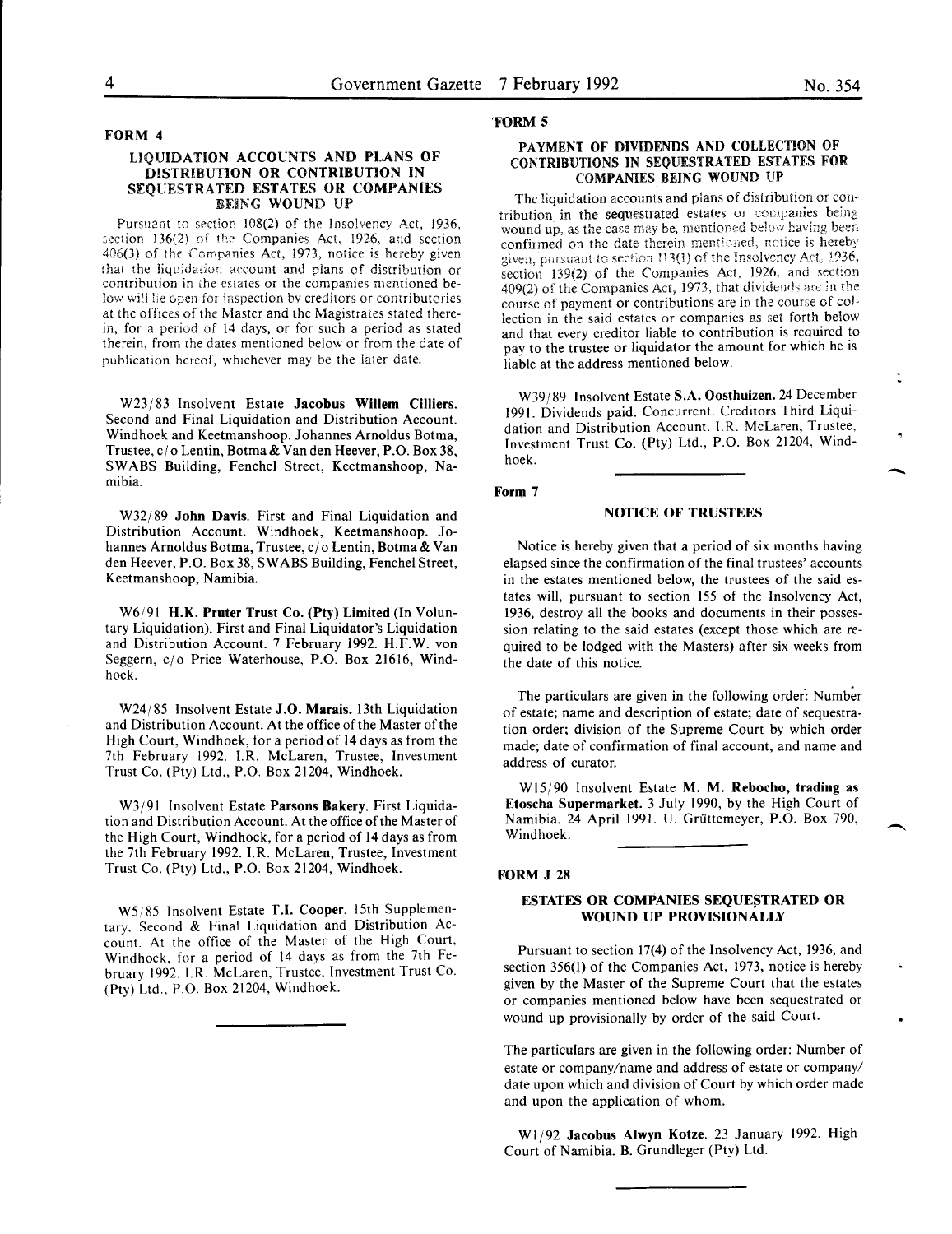## *5*

## ELECTION OF EXECUTORS, CURATORS AND TUTORS

The estates of the persons mentioned below, being unrepresented, interested parties are hereby given notice by the Master of the High Court of Namibia, that meetings will be held in the several estates at the places, dates and times specified. for the purpose of selecting some person or persons for approval by the respective Masters, as fit and proper to be appointed by them as executors or tutors, as the case may be. The particulars appear as follows: Estate number, surname and christian names of deceased, identity number and occupation; date of death; place, date and time of meeting.

Where a Master's Office is seated, a meeting will be held before the Master; elsewhere they will be held before the Magistrate.

 $\overline{\phantom{a}}$ 

CURATOR ESTATE NO.: 303/89

ETHEL MARY ISOBEL ROWE. Patient. Tsumeb. 4 February 1992. 10:00. Master of the High Court, Namibia.

#### NOTICE OF TRANSFER OF BUSINESS

TAKE NOTICE that HERMINIO ANTONIO COSTA intends to alienate and dispose of the business being conducted by him under the name and style of EROS CENTRAl, CAFE at Eros Road, Erf 2256, Windhoek, to and in favour of LEONEZ ROSA PIAO VIVO who will carry on the aforesaid business for his own account under the name and style of EROS CENTRAL CAFE on the aforesaid premises. And Take Notice that this publication shall serve as due notice having been given in terms of Section 34 of the Insolvency Act No. 24 of 1936, and furthermore that after 14 days of publication of this notice the said LEONEZ ROSA PIAO VIVO shall apply to the Magistrate for the District of Windhoek for the transfer of the General Dealer (Groceries), Mineral Water dealer (sealed containers only), Fresh Produce Dealer, Tobacco (selling by retail), Butcher Registration (restricted to prepacked meat and meat products) and Patent Medicine licences in respect of the aforesaid business into his own name.

DATED at WINDHOEK, on this 20th day of January 1992.

DR. WEDER, KRUGER & HARTMANN ATTORNEYS FOR THE APPLICANT Ground Floor Nimrod Building Kasino Street Windhoek

### NOTICE OF TRANSFER OF BUSINESS

KINDLY take notice that application will be made at the next quarterly sitting of the Licencing Court, Outjo, for the transfer of the Tobacco by retail, Aerated Mineral Water Licences held by IZAK ANDRIES JACOBUS VAN NIEKERK, trading as MOPANI BOTTLE STORE at Erf No. 73, 13 Etosha Street, Outjo, to JOHANNES MARTHINUS DE WET, who will carry on business for his own account under the same name and address.

This publication shall also serve as notice being given in terms of Section 34 of the Insolvency Act of 1936\_

A. DAVIDS & CO ATTORNEYS FOR APPLICANT Voortrekker Street P.O. Box 106 Outjo

## TRANSFER OF LICENCE

BE PLEASED TO TAKE NOTICE that application will be made after 14 (FOURTEEN) days after publication of this Notice at the Licencing Court for the transfer of the General Dealer and Fresh Produce Trading Licence, held by DANIEL JOHANNES PEARSON who traded under the name and style of D & A HANDELAARS on Erf ll7, Keetmanshoop Township to EGBERTUS BLET-TERMAN O'CALLAGHAN, who will carry on business for his own account under the same name and style.

DATED at KEETMANSHOOP on this 16th day of January 1992.

RlSSIK, COX & PROBART ATTORNEYS FOR APPLICANT Fifth A venue P.O. Box 90 Keetmanshoop

### NOTICE OF TRANSFER OF BUSINESS

Take Notice that after fourteen (14) days of publication of this Notice, application will be made to the Trading Licences Court, Karasburg, for the transfer of the General Dealer's, Restaurant, Fresh Produce, Patent Medicine and Tobacco by retail trade licences, held by SYLVIA JAQUELINE DA SILVA who trades at Plot No. 78, Main Street, Karasburg, under the name and style of SIGMARK to RICHARD DANIEL NORTJE who will trade under the same name and style at the same address.

SIGNED at KARASBURG on this 18th day of January 1992.

RISSIK & COX ATTORNEYS FOR APPLICANT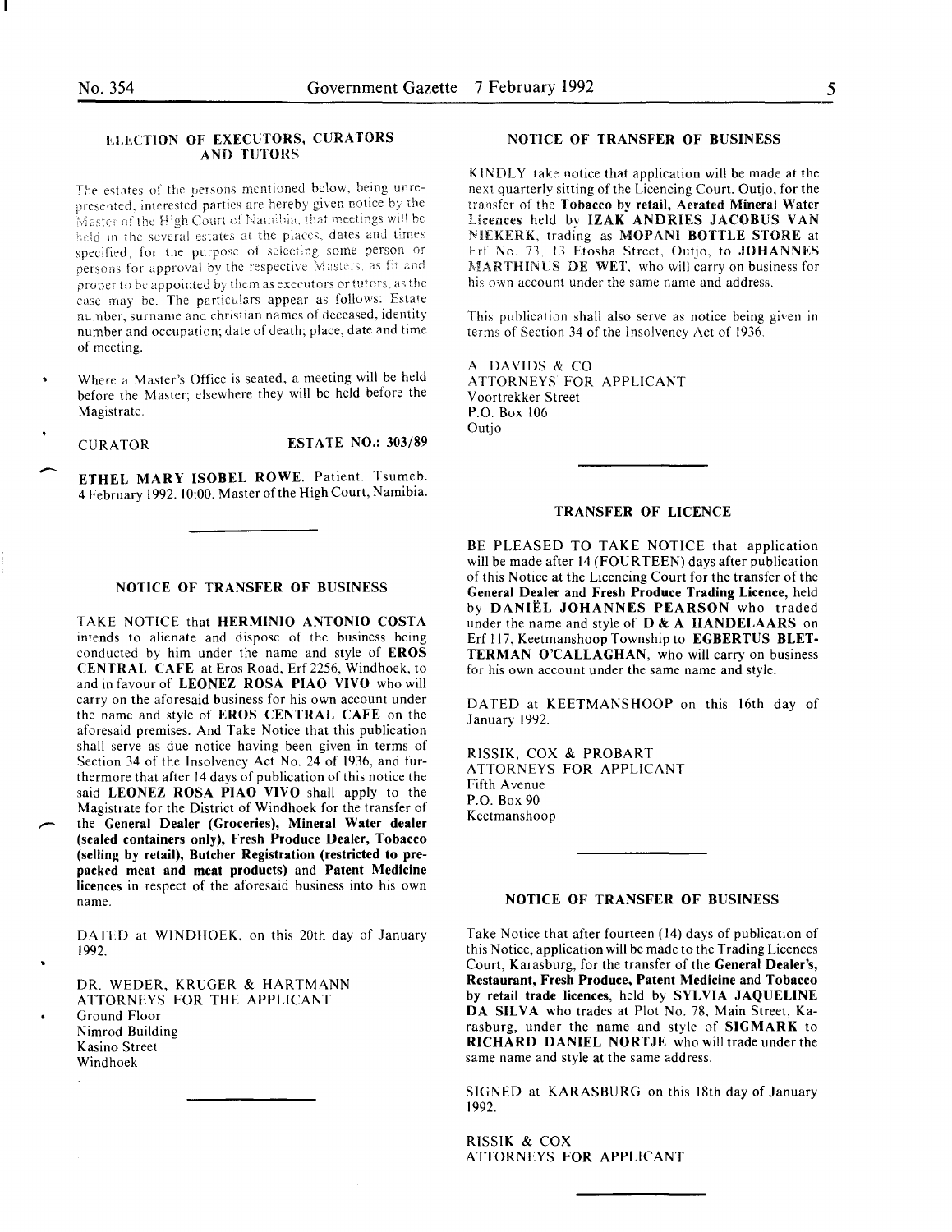Take Notice that after fourteen (14) days of publication of this Notice, application will be made to the Trading Licences Court, Karasburg, for the transfer of the General Dealer's Licence held by HANS JOACHIM WALTER EBER-HARD who traded at Erf No. 73, Kalkfontein Street, Karasburg, under the name and style of SUIDELIKE DIENS to JOHN DAVIS who will trade under the same name and address.

SIGNED at KARASBURG on this 21st day of January 1992.

RISSIK & COX ATTORNEYS FOR APPLICANT

#### The MUSLIM COUNCIL OF NAMIBIA

has applied for registration as a Welfare Organisation in accordance with Article 19 of the Amendment Act on National Welfare, 1979.

The aims and objectives of the organisation are as follows:

#### To work towards the general, socio-religious, educational and cultural needs of the Muslim community of Namibia.

Any person who wishes to lodge an objection to the registration must lodge such objection within 21 days of the publication of this notice with the Permanent Secretary, Department of Health and Social Services, Private Bag 13198, Windhoek.

MUSLIM COUNCIL OF NAMIBIA P.O. Box 24740 Windhoek

## APPLICATION TO AMEND SPECIFICATION

We, Imperial Chemical Industries PLC seek leave to amend by way of amendment the specification of Letters Patent No. 88/0058 of 1988 for an invention entitled "Coatings".

A copy of the original specification, showing in red ink the proposed amendment is now open to public inspection at the Patent Office.

A notice of opposition (on Patents Form No. 17) must be lodged at the Patents Office within three months from the date of the first advertisement thereof.

B.C. SCHUTTE REGISTRAR

## IN THE HIGH COURT OF NAMIBIA

In the matter between:

| TRIP (PTY) LIMITED       | Plaintiff |
|--------------------------|-----------|
| and<br><b>B.F. JOSEA</b> | Defendant |

## NOTICE OF SALE IN EXECUTION OF IMMOVABLE PROPERTY

In execution of a Judgement of the above Honourable Court in the abovementioned suit, a sale will be held on Thursday, the 27th of February 1992, at 10:00, at Erf No. 549, Wanaheda Township, Katutura, of the undermentioned immovable property of the Defendant:

| <b>CERTAIN</b>   | Erf 549, Wanaheda Township<br>Windhoek:                                   |  |
|------------------|---------------------------------------------------------------------------|--|
| <b>SITUATED</b>  | In the Township of Windhoek Muni-<br>cipality, Registration Division "K"; |  |
| <b>MEASURING</b> | 319 square metres (Three Hundred<br>and Nineteen square metres);          |  |
| <b>HELD</b>      | By Deed of Transfer T $3808/89$ .                                         |  |

The property shall be sold by the Deputy Sheriff of Windhoek, subject to the Conditions of Sale that may be inspected at the Offices of the Deputy Sheriff, to the highest bidder on the Auction.

10% of the purchase price to be paid in cash on the date of the sale, the balance to be paid against transfer, to be secured by a Bank or Building Society or other acceptable guarantee to be furnished to the Deputy Sheriff within 14 days after the date of sale.

The full conditions of the sale will be read out by the Deputy Sheriff on the day of the sale, but may be inspected at any time prior to the sale at the offices of the Deputy Sheriff or at the offices of the Plaintiff's Attorneys.

DATED at WINDHOEK this 21st day of January 1992.

P.F. KOEP P.F. KOEP & COMPANY ATTORNEYS FOR PLAINTIFF 1st Floor Acme Corner Kasino Street Windhoek

÷